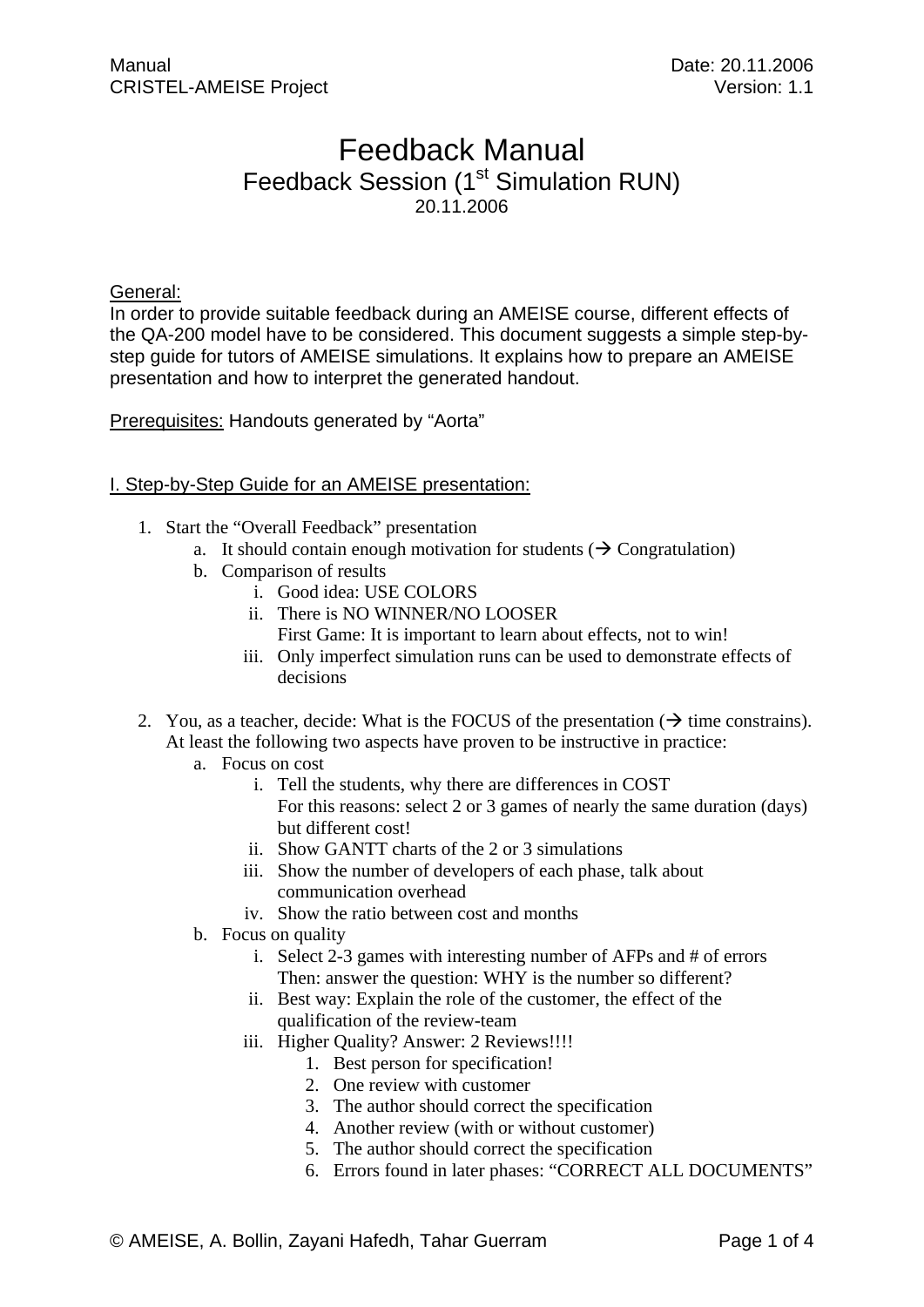## Manual Date: 20.11.2006 CRISTEL-AMEISE Project **Version: 1.1**

- 3. Present some observations of different simulation runs
	- a. Dependent on the FOCUS of the presentation. However,
		- i. (Nearly) every game: Problems with productivity
		- ii. Problems with quality of specification  $\rightarrow$  design  $\rightarrow$  code
		- iii. Problems with review (without customer)
		- iv. Problems with review/correction process
	- b. Demonstrate propagation of errors
- 4. Give some final guidelines for second game
	- a. Very important: Do not optimize everything at once!
	- b. Better:  $2^{nd}$  and  $3^{rd}$  simulation
	- c. Students should experiment!

### II. Step-by-Step Guide for the discussion of the AMEISE handout:

There are at least two possibilities: the comparison to objectives of the simulation and a comparison to the average / best / worst of group of simulation runs. A combination of both is suggested. This guide refers to the "evaluation.pdf" file that is produced by the "doit" command of the AMEISE evaluation scripts (Dec. 2004, Andreas Bollin, Susanne Jäger).

1. Reaching the objectives

 $\rightarrow$  Use self-explanatory colours for reached/missed goals! Be careful with the colours. Table should still stay motivating for the students!

2. Number of developers

There is a theoretical optimum per project. However, consider

- i. Problems of cost have also to do with number of developers. Theoretically start with only few, hire them during the project and reduce number again at the end
- ii. Often there is NO OPTIMAL SOLUTION
- iii. There is also a LEARNING EFFECT of developers A developer needs 2-4 weeks to get really productive
- iv. Be careful with the propagation of knowledge
- 3. Distribution of effort
	- a. Specification  $\sim$  10-15 %
	- b. Design  $\sim$  30-40 %
	- c. Coding ~25-35 %
	- d. Testing  $\sim$  20-30 %
	- e. Manuals  $\sim$  10 %
- 4. Decrease of quality (in respect to AFPs) of documents
	- a. Decrease should not be too steep
	- b. If quality of code is less than AFP of module specification, then testing not optimal! Solution might be
		- i. Improve quality of predecessor documents (not that difficult!)
		- ii. Make SW-inspections (VERY EXPENSIVE, but good results) Note: THERE IS A TRANSLATION PROBLEM IN SESAM: Inspect  $\langle \ldots \rangle$  means: show me information about  $\langle \ldots \rangle$ Review code means: CODE inspection Review [spec|design|manual] means: review meeting
		- iii. Do an acceptance test with customer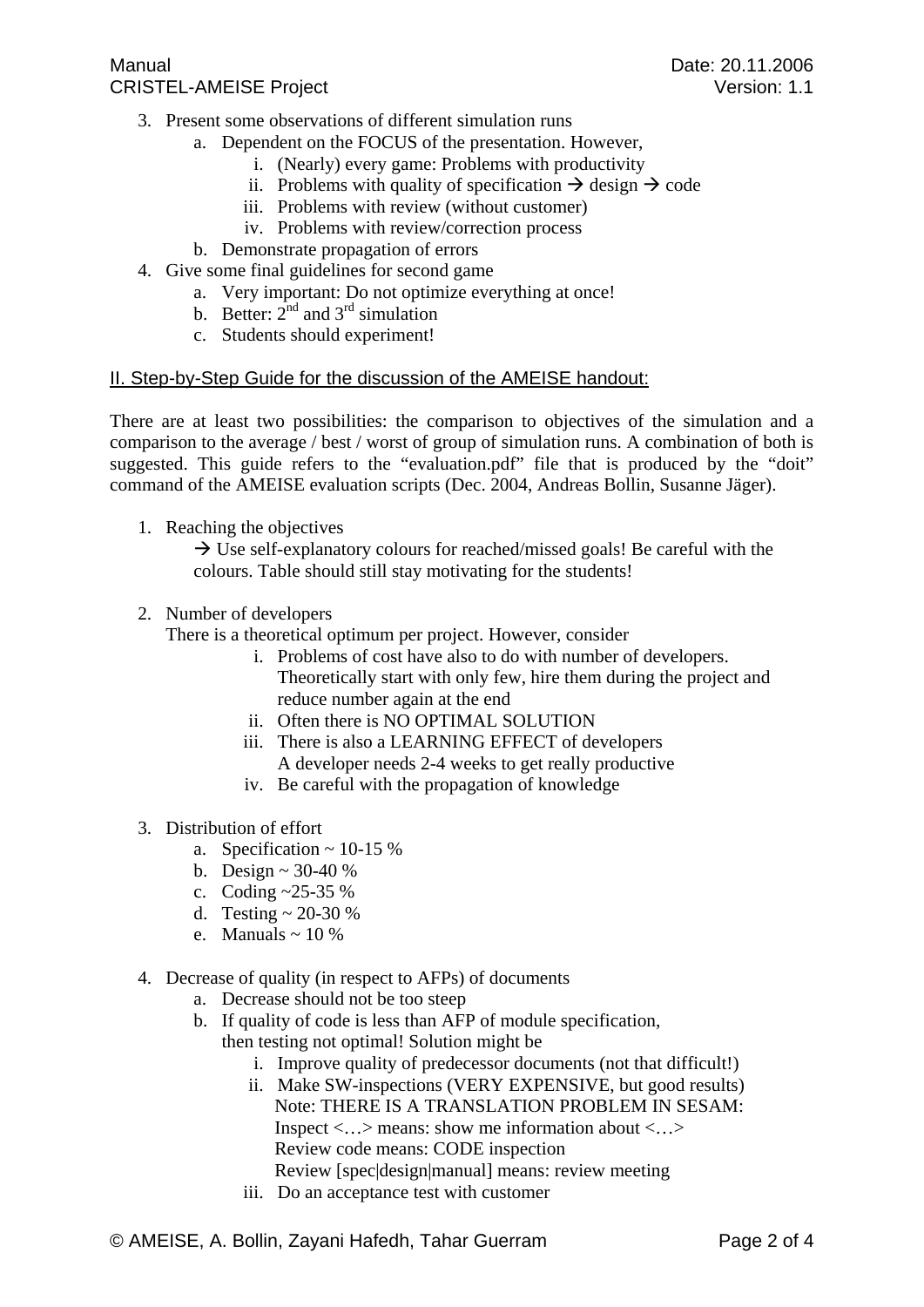- 5. Management competence of the project manager
	- a. It depends on the situation, however:
		- i. Too many inspections  $\rightarrow$  lost concentration
		- ii. What is "too many"? It depends on your personal philosophy of conducting projects
		- iii. In reality it means: it takes time!
	- b. But, it is possible to identify "loss of orientation" when the number of inspections INCREASES
- 6. Developers' productivity
	- a. Focus on time when developer is hired but not working
	- b. Is there a gap between end of last activity and time when s/he left project? Indicates that student has not planned his/her activities!
- 7. Consistency of documents
	- a. Check, if there is a correct all
	- b. Check, if there are several "correct all"-s
- 8. Influence on consistency of corrective tasks
	- a. Look for documents that were produced BEFORE previous documents have been corrected  $\rightarrow$  not a good idea, as errors propagate
	- b. Look if there is a correct all
- 9. Non-productive time

Rule of the thumb for the QA 200 model:  $10.000 \text{ } \infty - 13.000 \text{ } \infty$  every good, more than 20.000  $\epsilon$  is not really good!

- 10. Number of errors detected and corrected (in Reviews 2.5 and Tests 2.6)
	- a. Write down the NAMES of the developers, reviewers
	- b. Look at difference between "Errors found" and "Errors corrected" (a loss of 5-10% is normal, more than 10% indicate problems)
	- c. Human beings make mistakes, an CORRECTION introduces NEW Errors
	- d. Every time a big difference is identified: LOOK FOR THE REASON They can be identified by LOOKING at diagrams in sections 2.11-2.14
- 11. Arguing for GANTT Charts (Sections 2.11-2.14)
	- a. Creation/Review/Correction should be more or less Waterfall-like
	- b. Look at phases that are intersected (more that 50% overlaps lead to problems)
	- c. The shaded diagrams represent SUCCESSFULLY completes phases. Are there any actions in the phase that to not belong to a shaded box, it HAS NOT BEEN successful.
	- d. Look, if the customer has been involved in reviews
- 12. Arguing about inspections
	- a. Permanent inspection is a good idea
	- b. There is no optimal number of inspections. However, an increase of the number of inspections might indicate a LOSS of CONTROL